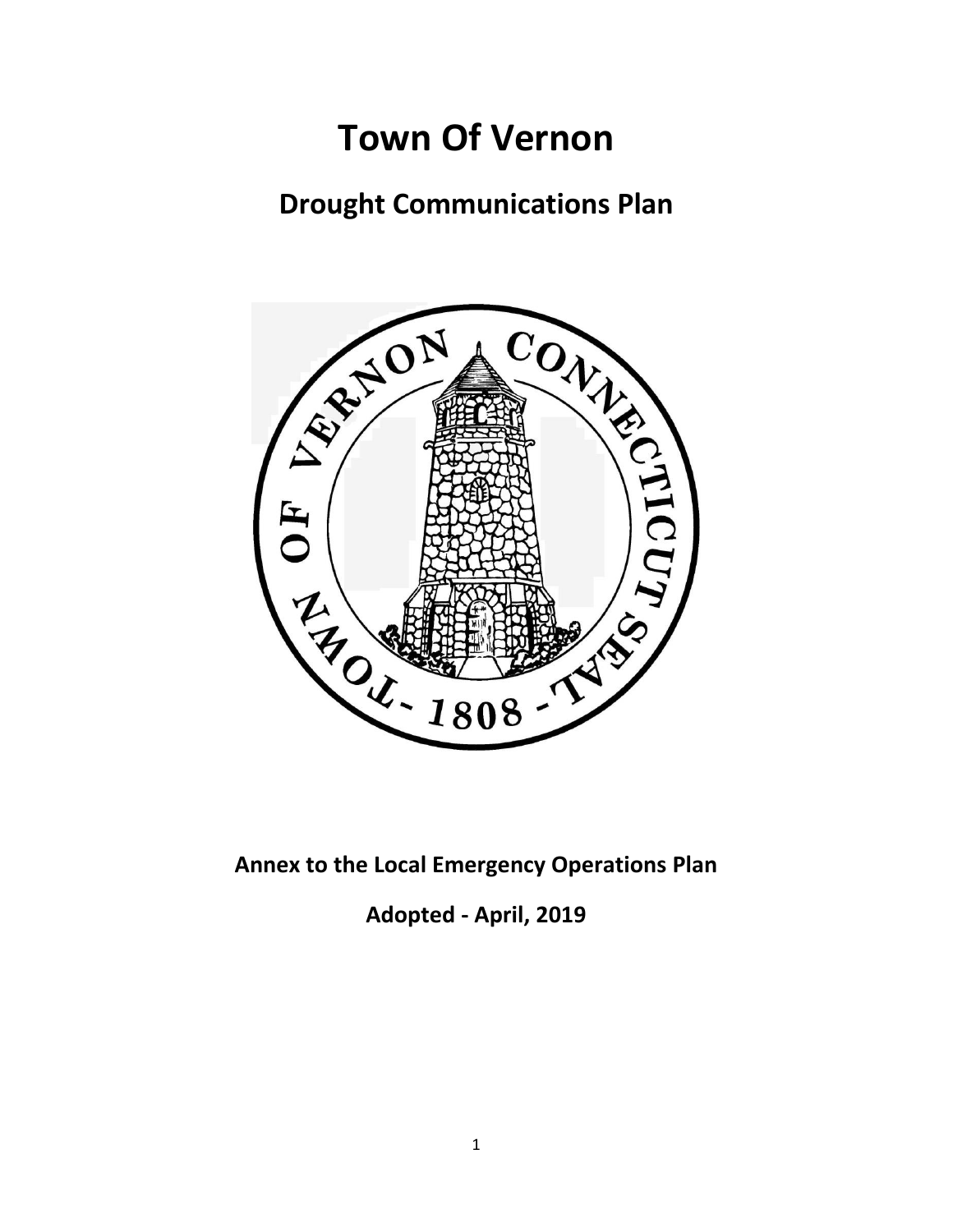# **Introduction**

Vernon property owners receive their water through private wells and water provided by the Connecticut Water Company. The Town's communication policy regarding water levels and drought conditions is guided by best practices for private well users and guidelines provided by the CT Water Company. The Vernon Drought Communications Policy is designed to keep the community apprised of low water levels and drought conditions, and to educate property owners on water conservation best practices.

# **Drought Definition**

Drought is defined as a period of dryness, especially when prolonged, resulting in a shortage of water and damage to crops. Drought is typically the result of abnormally low rainfall and can prevent the successful growth of vegetation. 1

# **Objectives**

- 1. Maintain effective and timely communications with the Vernon community as it pertains to water supply and drought conditions, including both voluntary and mandatory restrictions.
- 2. Ensure local residents and businesses are informed of low water volumes and drought conditions in the local drinking water bodies.
- 3. Promote and advocate water conservation activities among Vernon property owners.
- 4. Leverage effective platforms to relay water supply levels, drought conditions, water conservation resources, and Town water conservation efforts to the public.

# **Process and Players**

Public drinking water sources in Vernon are managed by the CT Water Company who evaluates and reports on their respective water volume and conditions on an ongoing basis. When water levels are low, the water company relays the information to the CT Department of Public Health (DPH) and the local governments. The following information outlines the CT Water Company's Stages and procedure during drought conditions.

1 Source: https://www.merriam-webster.com/dictionary/drought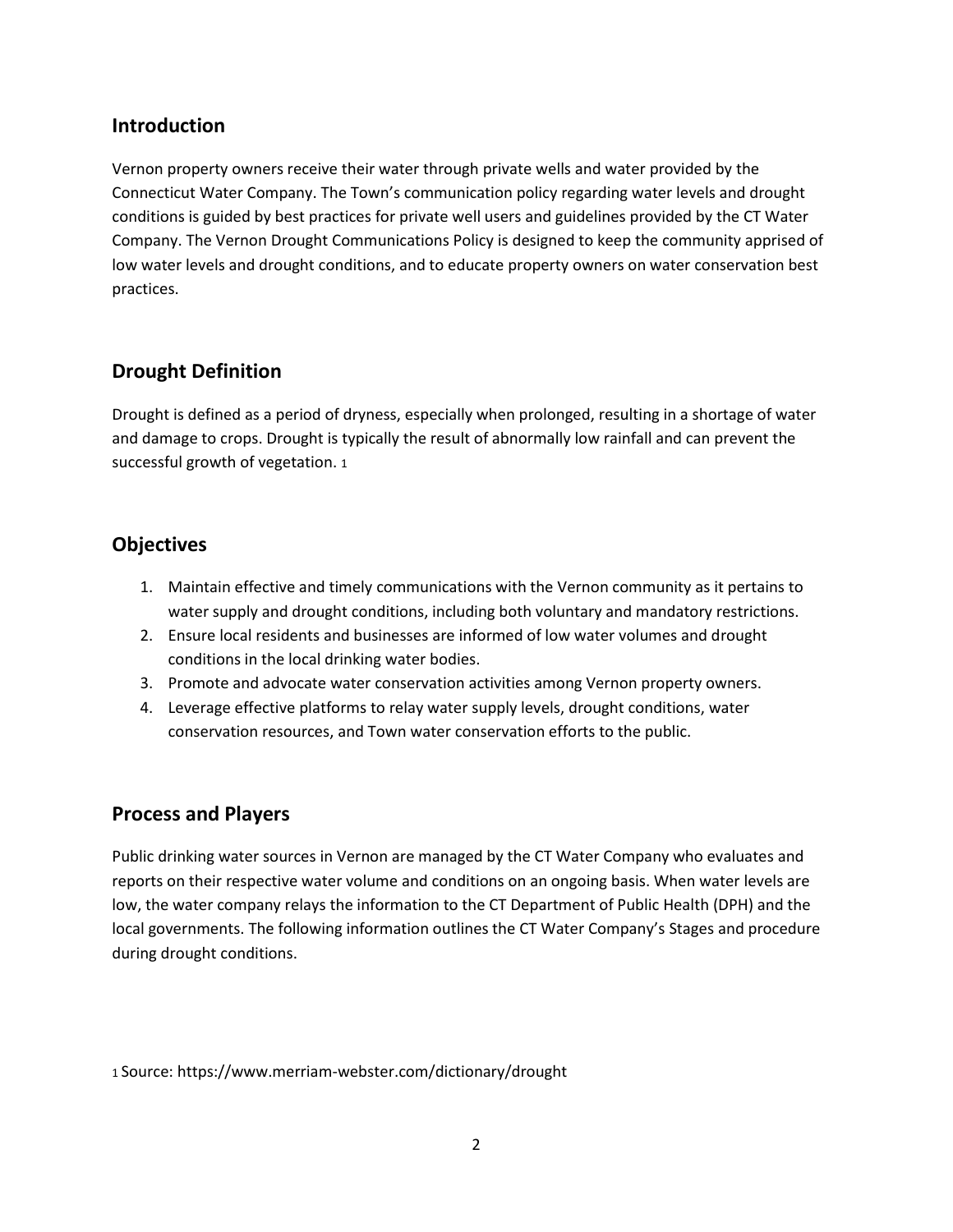# **CT Water Company – Drought Stages and Response Actions**

#### **Stage I – Drought Advisory**

Response Actions:

- Contact local and state agencies, including the DPH, concerning the initiation of a Drought Advisory.
- Develop media messages for customers summarizing the situation. Customers will be cautioned to avoid wasting water and advised on sprinkling wisely.
- Voluntary conservation will be promoted in residential, commercial and industrial facilities to reduce demand from previous non-drought projected usage for the appropriate month.

#### **Stage II – Drought Watch**

Response Actions:

- Contact local and state agencies, including the DPH, concerning the initiation of a Drought Watch.
- The media will be contacted to promote voluntary conservation in residential, commercial and industrial facilities to reduce demand from previous non-drought projected usage for the appropriate month. Messages will be prepared for distribution to customers appealing for stringent voluntary conservation measures. Preparation for mandatory conservation, including necessary enforcement mechanisms, will be initiated.

#### **Stage III – Drought Warning**

Response Actions:

- Contact local and state agencies, including the DPH, concerning initiation of the drought warning plan. This is the first phase of mandatory conservation. At this level, the Company will ban all unnecessary water usage. No outside hose usage will be allowed, nor are inground sprinkler systems to be used.
- The media and all customers will be notified on the implementation of the first phase of mandatory conservation.
- A plan will be formulated in concert with state and local officials for rationing of water if a drought emergency should be reached. The needs of high priority customers, homes, commerce and fire protection will be established and prioritized. Plans will be made for emergency service of drinking and cooking water by tanker to any areas where normal water service must be terminated.
- Coordination with local officials concerning alternative facilities for obtaining water will be initiated, as required.